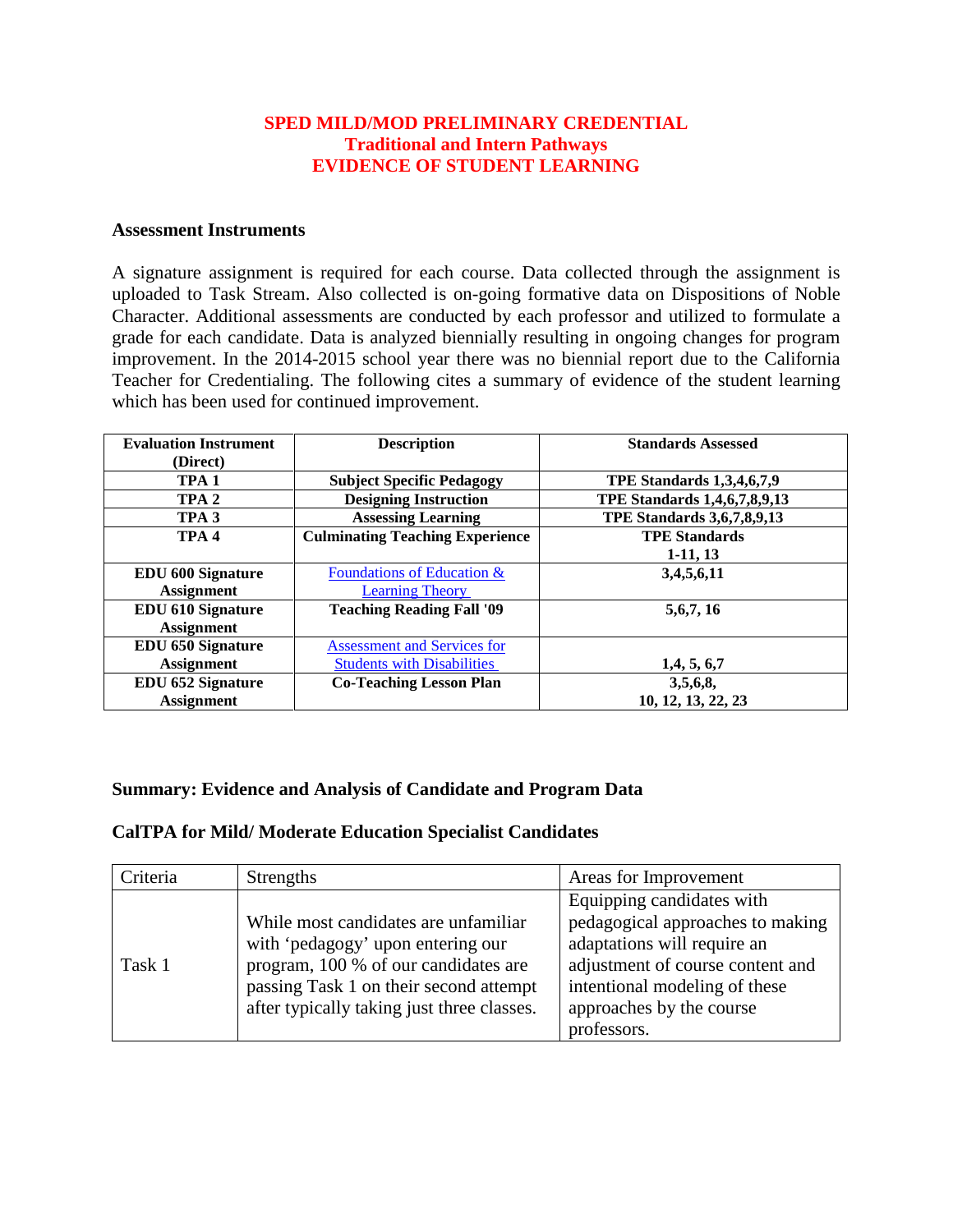| Task 2  | The candidates gave considerable effort<br>to learning about their students. The<br>candidates are receiving solid exposure<br>to and practice of how to design<br>effective instruction. 82% of our<br>candidates passed this task on the first<br>attempt. | Our program needs to continue.<br>encouraging the practice of<br>making appropriate instructional<br>and content adaptations to meet<br>the needs of students.                                                                            |
|---------|--------------------------------------------------------------------------------------------------------------------------------------------------------------------------------------------------------------------------------------------------------------|-------------------------------------------------------------------------------------------------------------------------------------------------------------------------------------------------------------------------------------------|
| Task #3 | Candidates are gaining proficiency in<br>planning developmentally appropriate<br>activities and reflecting on evidence of<br>student learning based on those<br>assessments. 83% of our candidates<br>passed this task on the second attempt.                | Candidates continue to be<br>challenged in making adaptations<br>to their instruction, content, and<br>assessment in the effort to meet<br>the needs of their English Learners<br>and children who pose different<br>learning challenges. |
| Task #4 | The criteria in Task 4 became one of the<br>higher scoring criteria. Candidates<br>passed this task on the first attempt, with<br>an average mean score of 3.21/4                                                                                            | Candidates are in the final clinical<br>practice experience and they<br>continue to be challenged with<br>developing appropriate adaptations<br>to meet the learning needs of all<br>students.                                            |

## **EDU 600 Philosophy of Education Signature Assignment**

| Criteria                                                                                        | <b>Strengths</b>                                                                       | Areas for Improvement                                           |
|-------------------------------------------------------------------------------------------------|----------------------------------------------------------------------------------------|-----------------------------------------------------------------|
| Knowledge of research-<br>based theories and<br>principles of human<br>learning and development | Candidates passed this<br>criteria with a mean score of<br>4.0/4                       | No improvement needed                                           |
| Knowledge about how<br>these theories affect<br>classroom practice.                             | Candidates passed this<br>criteria with mean scores<br>ranging from $3.0/4 - 3.83/4$ . | No improvement needed but<br>continued emphasis<br>recommended. |
| Reflection on how these<br>theories affect and resonate<br>with candidates' beliefs.            | Candidates passed this<br>criteria with mean scores<br>ranging from $3.0/4 - 4.0/4$ .  | No improvement needed but<br>continued emphasis<br>recommended. |
| Presentation is<br>grammatically correct,<br>spelling is correct, layout is<br>organized.       | Candidates passed this<br>criteria with mean scores<br>ranging from $3.89/4 - 4.0/4$   | No improvement needed.                                          |

# **EDU 610 Methods of Teaching Reading and Writing signature assignment**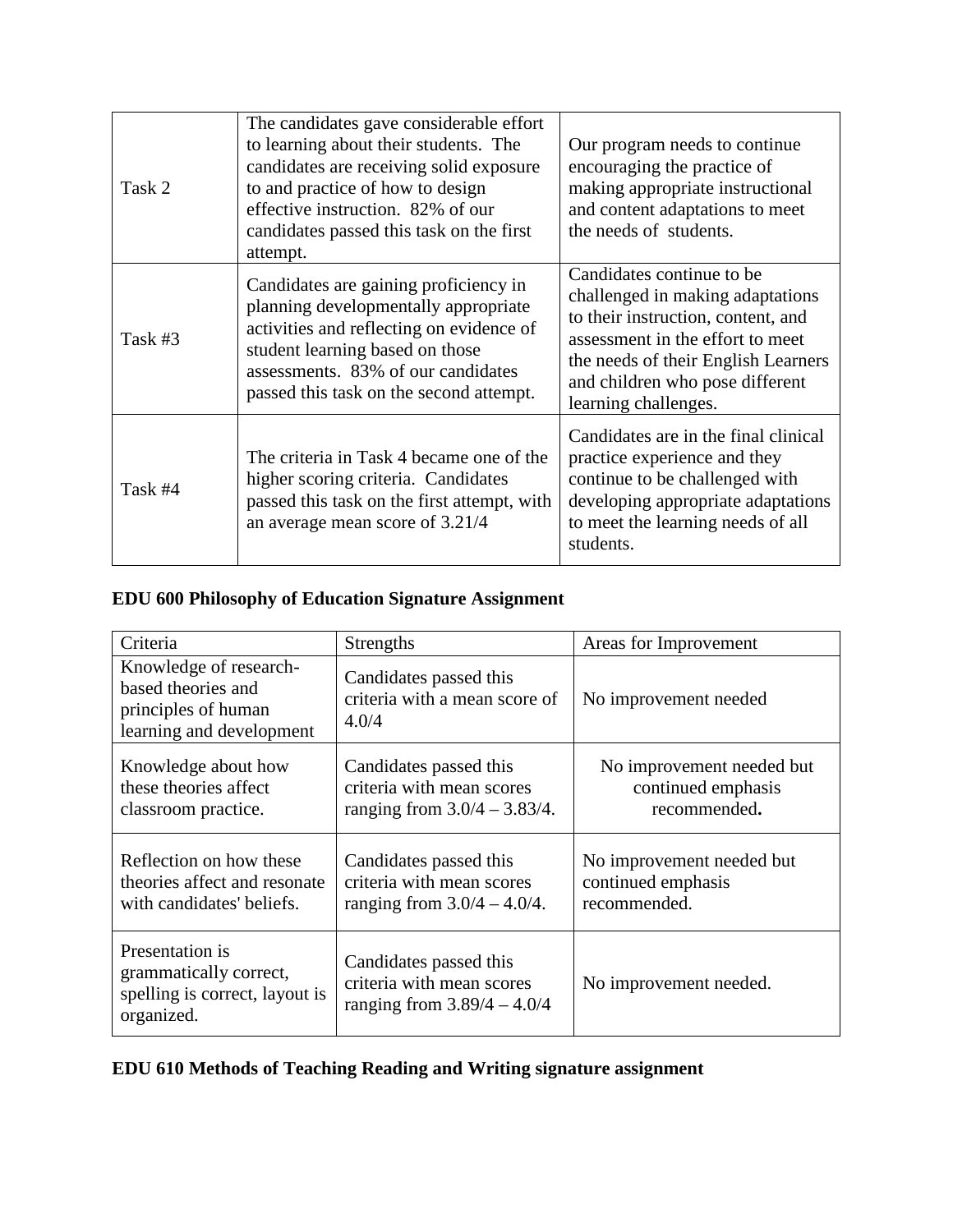| Criteria                                                                        | <b>Strengths</b>                                                                        | Areas for Improvement                                            |
|---------------------------------------------------------------------------------|-----------------------------------------------------------------------------------------|------------------------------------------------------------------|
| Data collection through<br>anecdotal observation and<br>student conferences     | Candidates passed this<br>criteria with mean scores<br>ranging from $3.04/4 - 3.92/4$ . | No improvement needed with<br>continued emphasis<br>recommended. |
| Data collection to<br>determine student language<br>abilities and special needs | Candidates passed this<br>criteria with mean scores<br>ranging from $3.25/4 - 3.75/4$ . | No improvement needed with<br>continued emphasis<br>recommended. |
| Data collection through<br>administration of literacy<br>assessment instruments | Candidates passed this<br>criteria with mean scores<br>ranging from $3.50/4 - 3.92/4$   | No improvement needed.                                           |
| Reflection on student<br>strengths and areas for<br>growth                      | Candidates passed this<br>criteria with mean scores<br>ranging from $3.67/4 - 3.83/4$   | No improvement needed.                                           |
| Setting learning goals or<br>next steps for student<br>growth                   | Candidates passed this<br>criteria with mean scores<br>ranging from $3.63/4 - 3.67/4$   | No improvement needed.                                           |

# **EDU 650 Assessment and Services for Students with Disabilities signature assignment**

| Criteria                                     | Strengths                                                                            | Areas for Improvement                                                                               |
|----------------------------------------------|--------------------------------------------------------------------------------------|-----------------------------------------------------------------------------------------------------|
| Ecological Inventory                         | Candidates passed this<br>criteria with means scores<br>ranging from $3.47/4$ 4.0/4  | No improvement needed with<br>continued emphasis<br>recommended.                                    |
| Target behavior interfering<br>with learning | Candidates passed this<br>criteria with mean scores<br>ranging from $2.86/4 - 4.0/4$ | The program team needs to<br>review this signature assignment<br>to determine its overall efficacy. |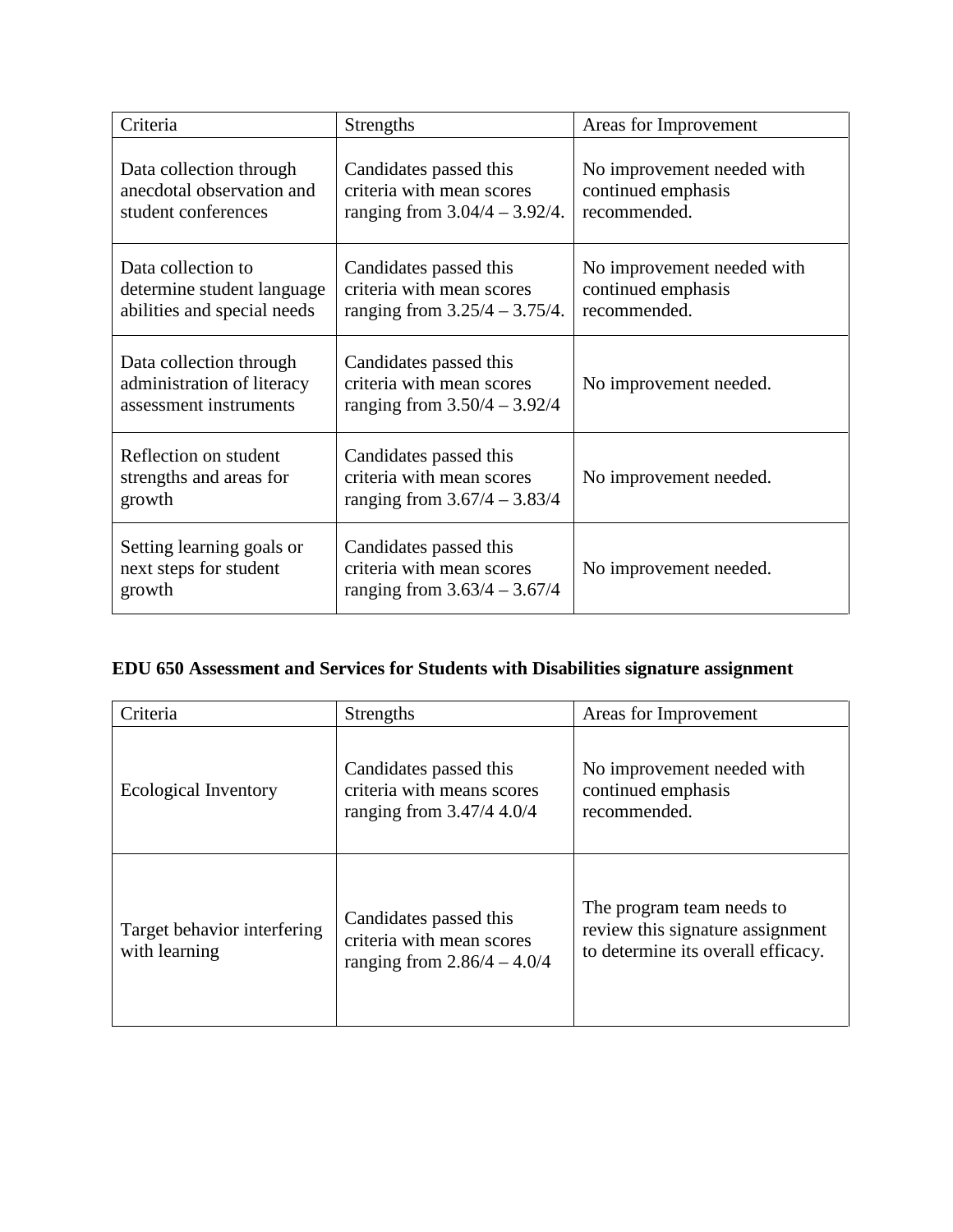| Data collection of presence<br>and absence of behavior                                                           | Candidates passed this<br>criteria with mean scores<br>ranging from $2.89/4 - 4.0/4$ | The program team needs to<br>review this signature assignment<br>to determine its overall efficacy. |
|------------------------------------------------------------------------------------------------------------------|--------------------------------------------------------------------------------------|-----------------------------------------------------------------------------------------------------|
| Functional analysis of data                                                                                      | Candidates passed this                                                               | No improvement needed with                                                                          |
| with hypothesis and                                                                                              | criteria with mean scores                                                            | continued emphasis                                                                                  |
| rationale                                                                                                        | ranging from $3.28/4 - 4.0/4$                                                        | recommended.                                                                                        |
| Goal development: reduce                                                                                         | Candidates passed this                                                               | The program team needs to                                                                           |
| behavior interfering with                                                                                        | criteria with mean scores                                                            | review this signature assignment                                                                    |
| learning                                                                                                         | ranging from $2.83/4 - 4.0/4$                                                        | to determine its overall efficacy.                                                                  |
| Goal development: teach a<br>replacement behavior that<br>is socially acceptable and<br>leads to self-regulation | Candidates passed this<br>criteria with mean scores<br>ranging from $2.83/4 - 4.0/4$ | The program team needs to<br>review this signature assignment<br>to determine its overall efficacy. |
| Goal development: access                                                                                         | Candidates passed this                                                               | The program team needs to                                                                           |
| to an activity that enhances                                                                                     | criteria with mean scores                                                            | review this signature assignment                                                                    |
| the quality of one's life.                                                                                       | ranging from $2.89/4 - 4.0/4$                                                        | to determine its overall efficacy.                                                                  |
| Reflection                                                                                                       | Candidates passed this<br>criteria with mean scores<br>ranging from $2.94/4 - 4.0/4$ | The program team needs to<br>review this signature assignment<br>to determine its overall efficacy. |

## **EDU 652 Consultation and Collaboration for IEPs signature assignment**

| Criteria                                            | Strengths                                                                             | Areas for Improvement                                           |
|-----------------------------------------------------|---------------------------------------------------------------------------------------|-----------------------------------------------------------------|
| Common core standards<br>and lesson plan objectives | Candidates passed this<br>criteria with mean scores<br>ranging from $3.06/4 - 4.0/4$  | No improvement needed but<br>continued emphasis<br>recommended. |
| <b>Additional considerations</b><br>for students    | Candidates passed this<br>criteria with mean scores<br>ranging from $3.17/4 - 3.71/4$ | No improvement needed but<br>continued emphasis<br>recommended. |